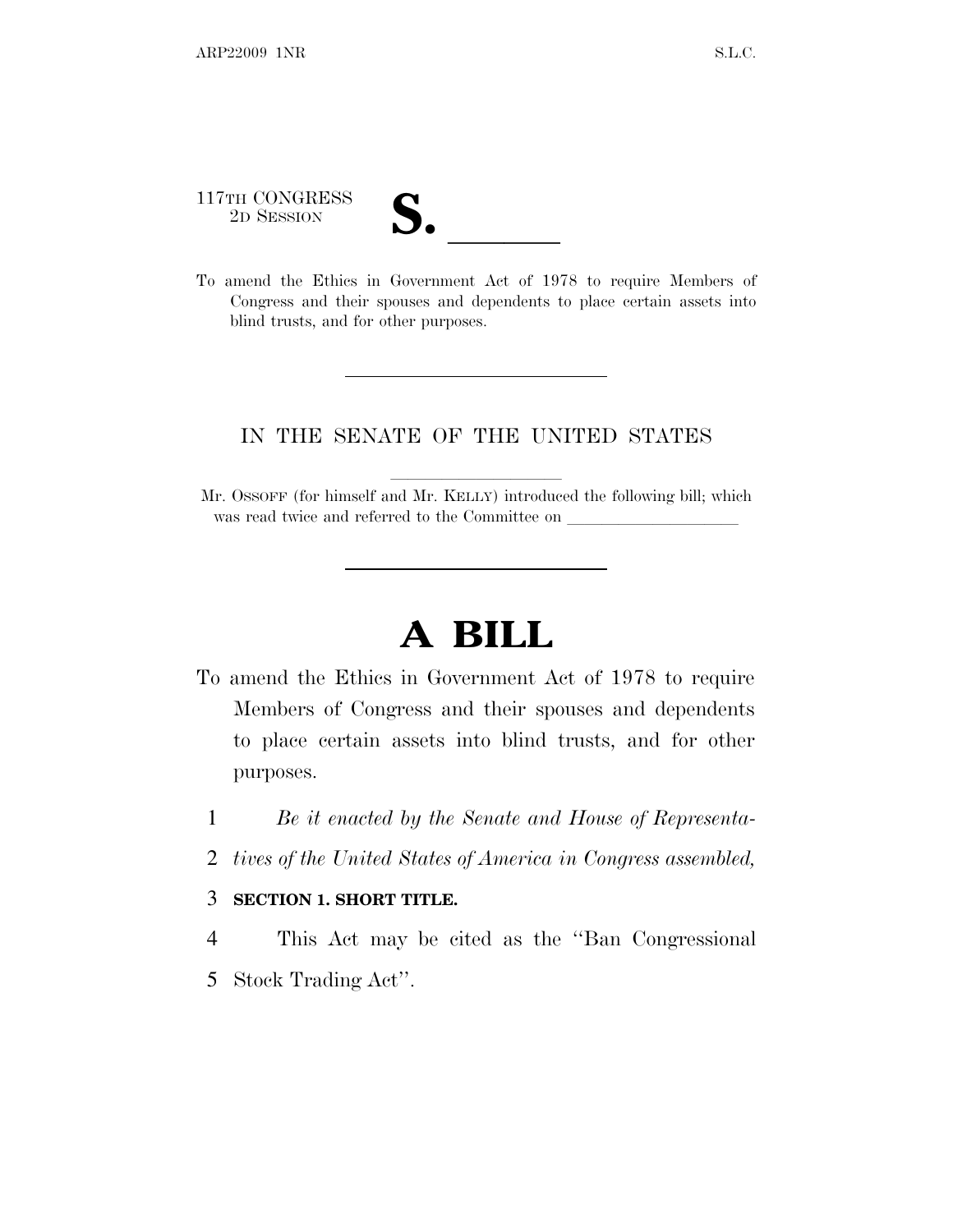| 1              | SEC. 2. PLACEMENT OF CERTAIN ASSETS OF MEMBERS OF          |
|----------------|------------------------------------------------------------|
| $\overline{2}$ | CONGRESS, SPOUSES, AND DEPENDENTS IN                       |
| 3              | <b>QUALIFIED BLIND TRUSTS.</b>                             |
| $\overline{4}$ | The Ethics in Government Act of 1978 (5 U.S.C.             |
| 5              | App.) is amended by inserting after title I the following: |
| 6              | "TITLE II—CERTAIN ASSETS OF                                |
| $\overline{7}$ | MEMBERS OF CONGRESS,                                       |
| 8              | <b>SPOUSES, AND DEPENDENTS</b>                             |
| 9              | "SEC. 201. DEFINITIONS.                                    |
| 10             | "In this title:                                            |
| 11             | "(1) COMMODITY.—The term 'commodity' has                   |
| 12             | the meaning given the term in section 1a of the            |
| 13             | Commodity Exchange Act (7 U.S.C. 1a).                      |
| 14             | $``(2)$ COVERED INVESTMENT.—                               |
| 15             | "(A) IN GENERAL.—The term 'covered in-                     |
| 16             | vestment' means—                                           |
| 17             | "(i) an investment in a security, a                        |
| 18             | commodity, or a future; and                                |
| 19             | ``(ii)<br>any economic interest com-                       |
| 20             | parable to an interest described in clause                 |
| 21             | (i) that is acquired through synthetic                     |
| 22             | means, such as the use of a derivative, in-                |
| 23             | eluding an option, warrant, or other, simi-                |
| 24             | lar means.                                                 |
| 25             | "(B) INCLUSIONS.—The term 'covered in-                     |
| 26             | vestment' includes an investment or economic               |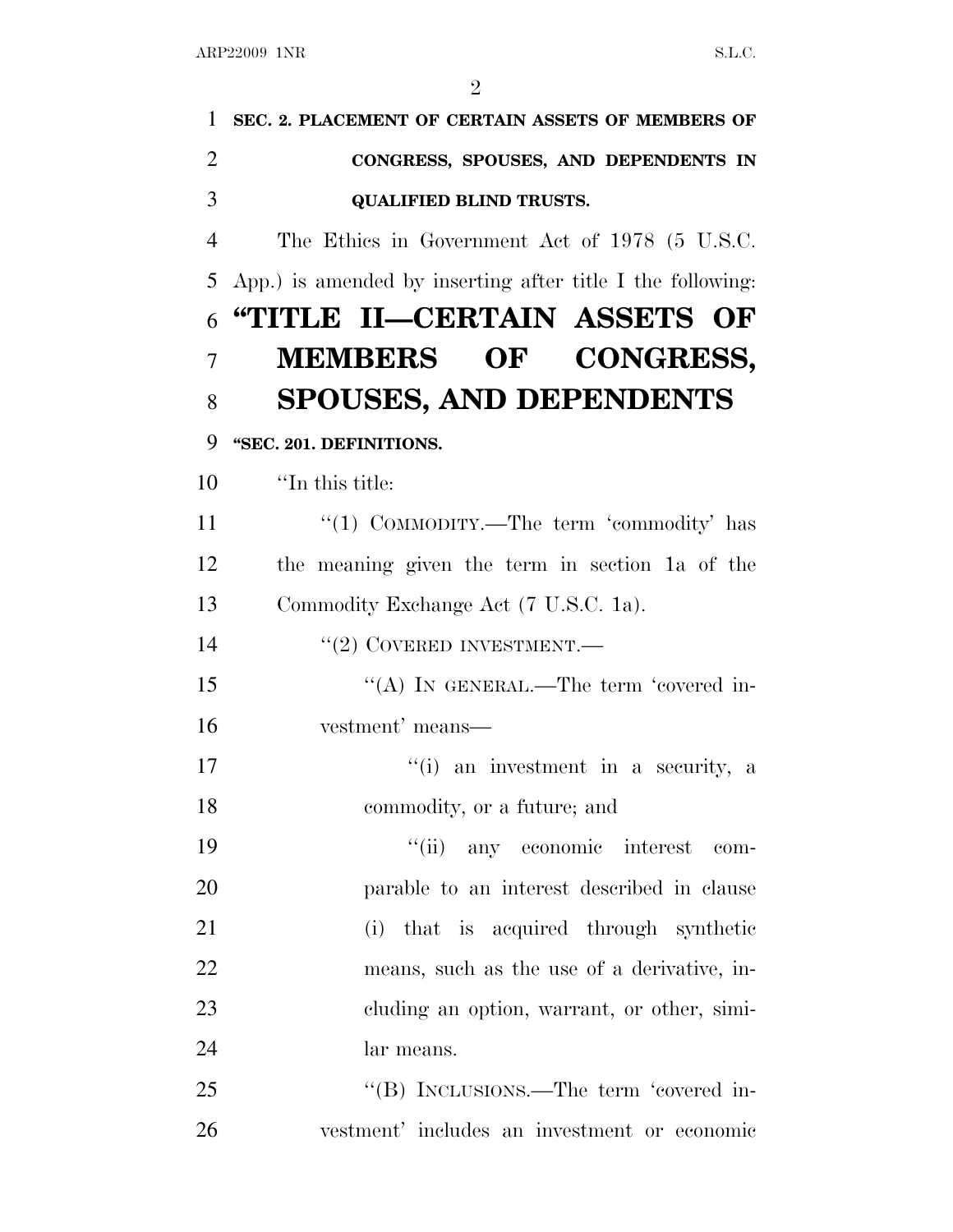| $\mathbf{1}$   | interest described in subparagraph (A) that is  |
|----------------|-------------------------------------------------|
| $\overline{2}$ | held directly, or in which an individual has an |
| 3              | indirect, beneficial, or economic interest,     |
| $\overline{4}$ | through—                                        |
| 5              | $f(i)$ an investment fund;                      |
| 6              | "(ii) a trust (other than a qualified           |
| $\overline{7}$ | blind trust);                                   |
| 8              | "(iii) an employee benefit plan; or             |
| 9              | "(iv) a deferred compensation plan,             |
| 10             | including a carried interest or other agree-    |
| 11             | ment tied to the performance of an invest-      |
| 12             | ment, other than a fixed cash payment.          |
| 13             | "(C) EXCLUSIONS.—The term 'covered in-          |
| 14             | vestment' does not include—                     |
| 15             | "(i) a diversified mutual fund (includ-         |
| 16             | ing any holdings of such a fund);               |
| 17             | a diversified exchange-traded<br>``(ii)         |
| 18             | fund (including any holdings of such a          |
| 19             | fund);                                          |
| 20             | "(iii) a United States Treasury bill,           |
| 21             | note, or bond;                                  |
| 22             | "(iv) compensation from the primary             |
| 23             | occupation of a spouse or dependent of a        |
| 24             | Member of Congress; or                          |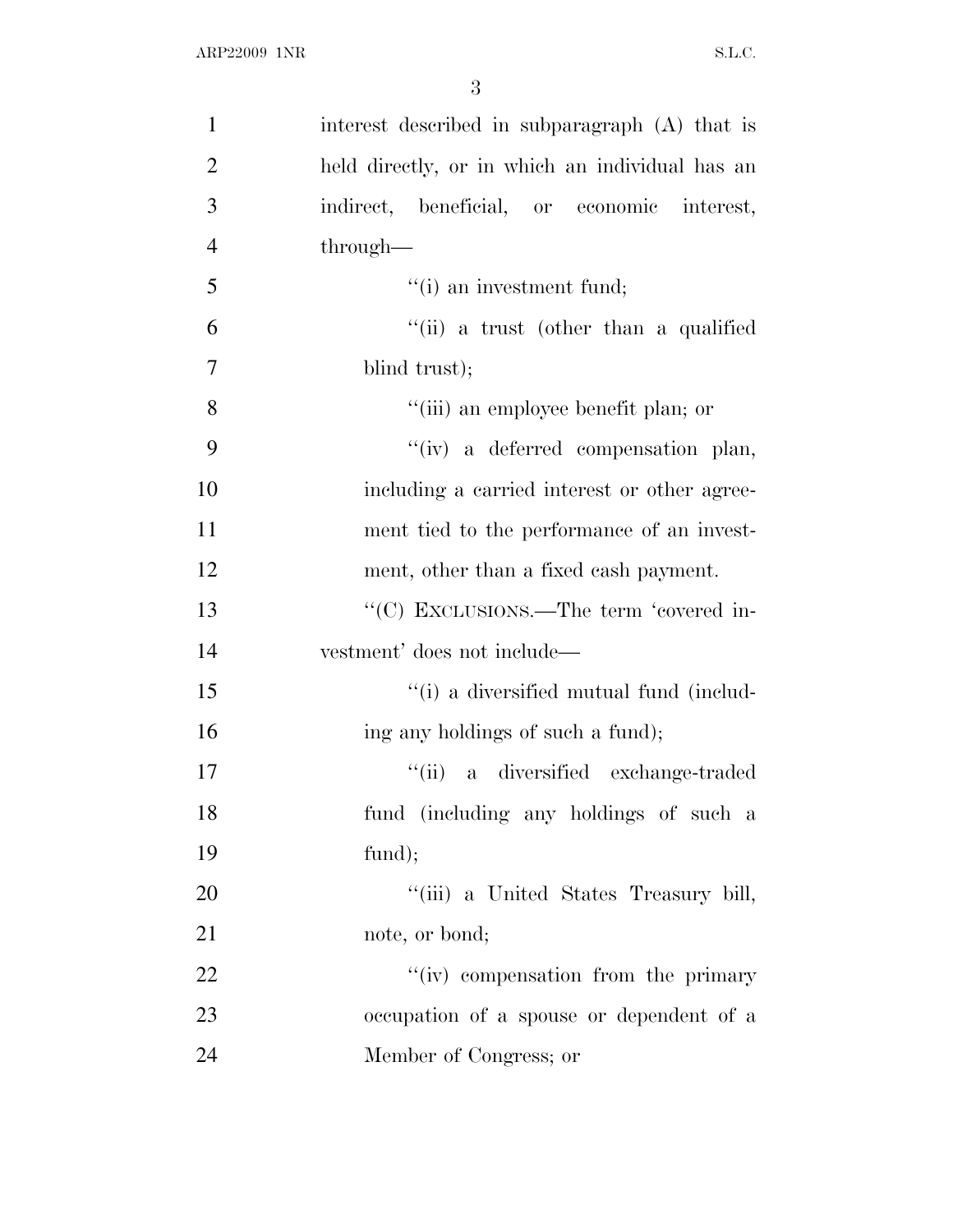$\begin{minipage}{.4\linewidth} \textbf{ARP22009} & \textbf{1NR} \end{minipage}$ 

| $\mathbf{1}$   | $f'(v)$ any investment fund held in a                  |
|----------------|--------------------------------------------------------|
| $\overline{2}$ | Federal, State, or local government em-                |
| 3              | ployee retirement plan.                                |
| $\overline{4}$ | "(D) CLARIFICATION.—An investment that                 |
| 5              | achieves compliance with applicable environ-           |
| 6              | mental, social, and governance criteria shall not      |
| 7              | be considered to be a covered investment solely        |
| 8              | by reason of that compliance.                          |
| 9              | "(3) CURRENT.—The term 'current', with re-             |
| 10             | spect to a Member of Congress, means an individual     |
| 11             | who is serving as a Member of Congress on the date     |
| 12             | of enactment of the Ban Congressional Stock Trad-      |
| 13             | ing Act.                                               |
| 14             | "(4) DEPENDENT.—The term 'dependent', with             |
| 15             | respect to an individual, means a child or other rel-  |
| 16             | ative who is a resident of the immediate household     |
| 17             | of the individual.                                     |
| 18             | $``(5)$ DIVERSIFIED.—The term 'diversified',           |
| 19             | with respect to a fund, trust, or plan, means that     |
| <b>20</b>      | the fund, trust, or plan does not have a stated policy |
| 21             | of concentrating its investments in any industry,      |
| 22             | business, single country other than the United         |
| 23             | States, or bonds of a single State.                    |
| 24             | $``(6)$ FUTURE.—The term 'future' means—               |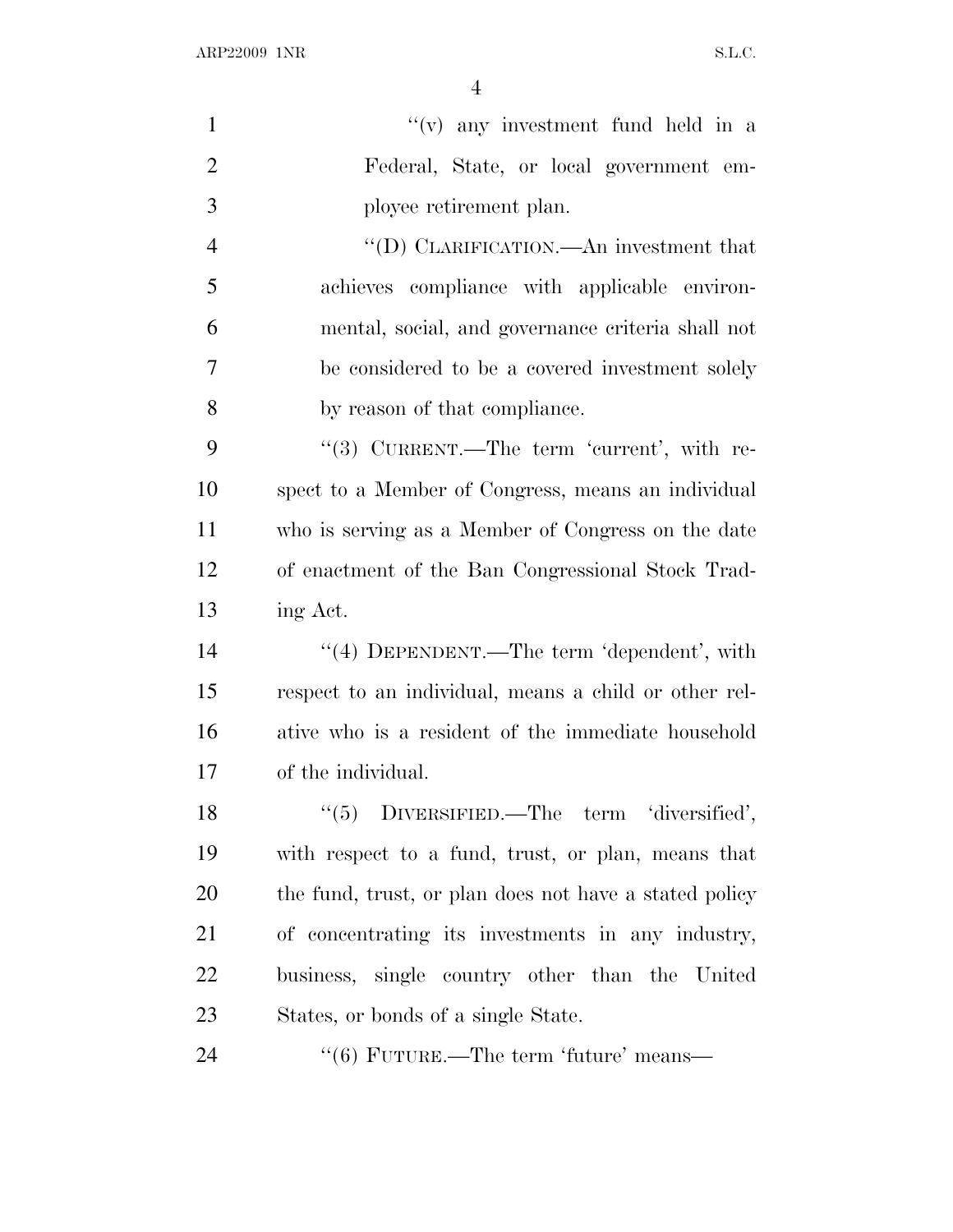$\begin{minipage}{.4\linewidth} \textbf{ARP22009} & \textbf{1NR} \end{minipage}$ 

| $\mathbf{1}$   | "(A) a security future (as defined in sec-              |
|----------------|---------------------------------------------------------|
| $\overline{2}$ | tion $3(a)$ of the Securities Exchange Act of           |
| 3              | 1934 (15 U.S.C. 78 $e(a)$ )); and                       |
| $\overline{4}$ | "(B) any other contract for the sale of a               |
| 5              | commodity for future delivery.                          |
| 6              | "(7) INITIAL PROPERTY.—The term 'initial                |
| 7              | property' means an asset or financial interest trans-   |
| 8              | ferred to a qualified blind trust by, or on behalf of,  |
| 9              | an interested party or a relative of an interested      |
| 10             | party, regardless of whether the asset or financial     |
| 11             | interest is transferred to the qualified blind trust on |
| 12             | or after the date of establishment of the qualified     |
| 13             | blind trust.                                            |
| 14             | "(8) INTERESTED PARTY.—The term 'inter-                 |
| 15             | ested party' has the meaning given the term in sec-     |
| 16             | tion $102(f)(3)(E)$ .                                   |
| 17             | "(9) MEMBER OF CONGRESS.—The term 'Mem-                 |
| 18             | ber of Congress' has the meaning given the term in      |
| 19             | section 109.                                            |
| 20             | "(10) NEW.—The term 'new', with respect to a            |
| 21             | Member of Congress, means an individual who-            |
| 22             | $\lq\lq$ is not a current Member of Congress;           |
| 23             | but                                                     |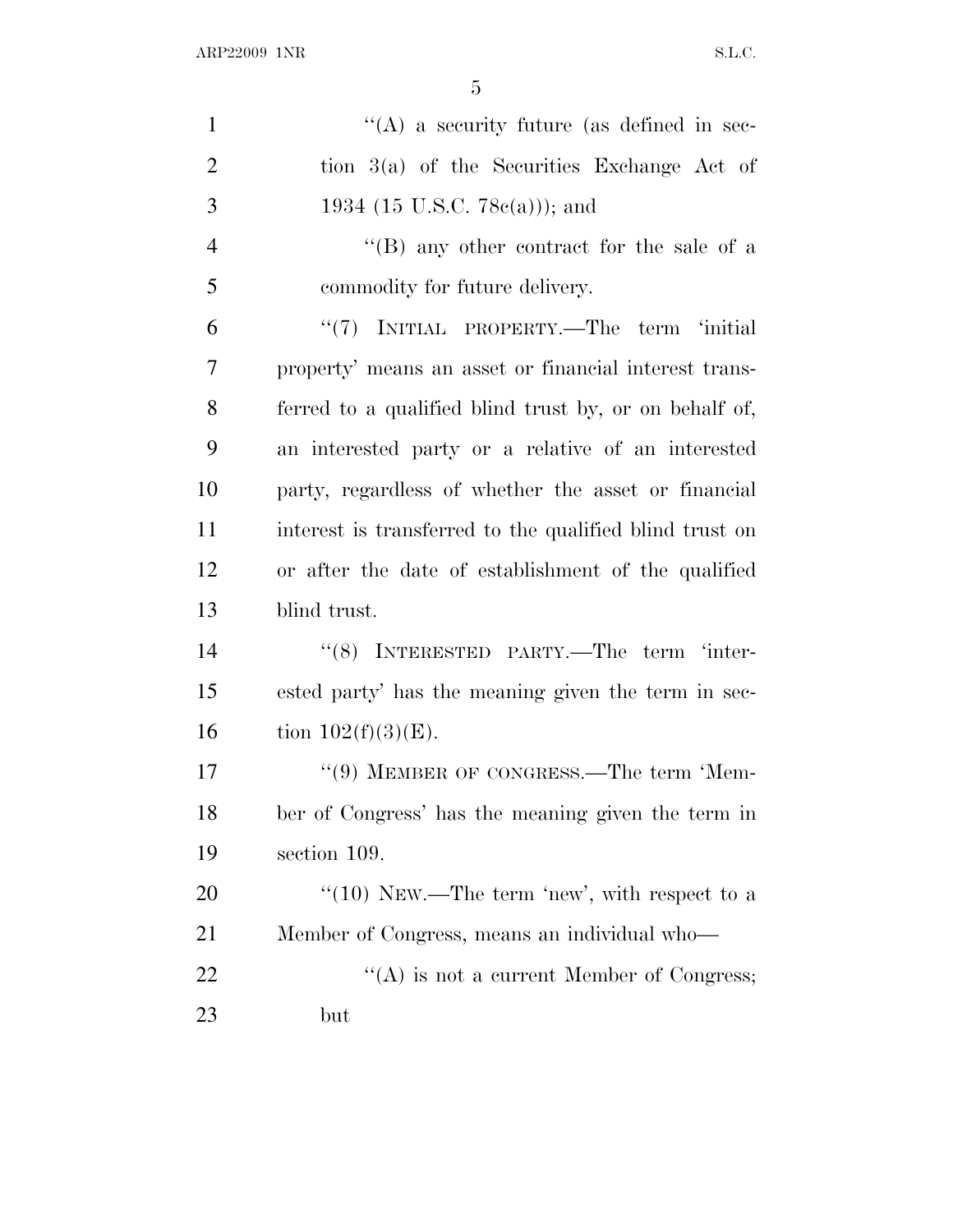| $\mathbf{1}$   | "(B) commences service as a Member of                  |
|----------------|--------------------------------------------------------|
| $\overline{2}$ | Congress after the date of enactment of the            |
| 3              | Ban Congressional Stock Trading Act.                   |
| $\overline{4}$ | " $(11)$ QUALIFIED BLIND TRUST.—The term               |
| 5              | 'qualified blind trust' means a qualified blind trust  |
| 6              | (as defined in section $102(f)(3)$ ) that has been ap- |
| 7              | proved in writing by the applicable supervising ethics |
| 8              | office under section $102(f)(3)(D)$ .                  |
| 9              | " $(12)$ SECURITY.—The term 'security' has the         |
| 10             | meaning given the term in section $3(a)$ of the Secu-  |
| 11             | rities Exchange Act of 1934 (15 U.S.C. 78 $c(a)$ ).    |
| 12             | "(13) SUPERVISING ETHICS OFFICE.—The term              |
| 13             | 'supervising ethics office' has the meaning given the  |
| 14             | term in section 109.                                   |
| 15             | "SEC. 202. PLACEMENT OF CERTAIN ASSETS IN QUALIFIED    |
| 16             | <b>BLIND TRUSTS.</b>                                   |
| 17             | "(a) CURRENT MEMBERS OF CONGRESS.-                     |
| 18             | "(1) CERTIFICATION.—Not later than 30 days             |
| 19             | after the date of enactment of the Ban Congres-        |
| 20             | sional Stock Trading Act, each current Member of       |
| 21             | Congress shall submit to the applicable supervising    |
| 22             | ethics office a certification that, as applicable—     |
| 23             | $\lq\lq$ for each covered investment owned by          |
| 24             | the Member of Congress or a spouse or depend-          |
| 25             | ent of the Member of Congress, the Member of           |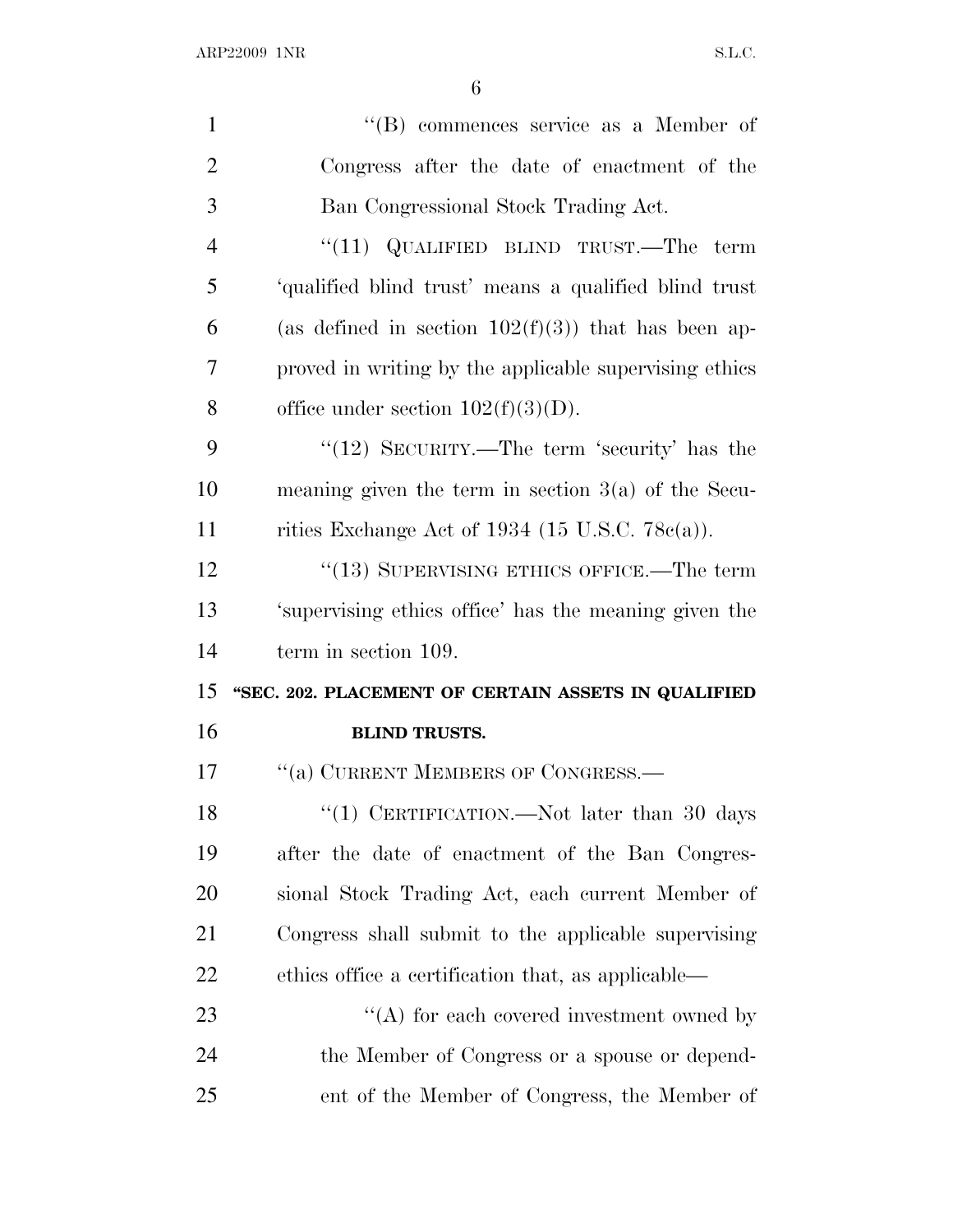| $\mathbf{1}$   | Congress, or the applicable spouse or dependent    |
|----------------|----------------------------------------------------|
| $\overline{2}$ | of the Member of Congress, will—                   |
| 3              | "(i) divest the covered investment; or             |
| $\overline{4}$ | "(ii) place the covered investment in a            |
| 5              | qualified blind trust, including by estab-         |
| 6              | lishing a qualified blind trust for that pur-      |
| 7              | pose, if necessary; or                             |
| 8              | $\lq\lq$ neither the Member of Congress nor        |
| 9              | any spouse or dependent of the Member of Con-      |
| 10             | gress owns a covered investment.                   |
| 11             | "(2) DIVESTITURE OR PLACEMENT IN QUALI-            |
| 12             | FIED BLIND TRUST.                                  |
| 13             | "(A) REQUIREMENT.—Subject to para-                 |
| 14             | graph $(3)$ , not later than 120 days after the    |
| 15             | date of enactment of the Ban Congressional         |
| 16             | Stock Trading Act, each current Member of          |
| 17             | Congress shall divest, or place in a qualified     |
| 18             | blind trust (including by establishing a qualified |
| 19             | blind trust for that purpose, if necessary), each  |
| 20             | covered investment owned by the Member of          |
| 21             | Congress or a spouse or dependent of the Mem-      |
| 22             | ber of Congress.                                   |
| 23             | "(B) DIVESTITURE.— $A$ current Member of           |
| 24             | Congress shall divest a covered investment held    |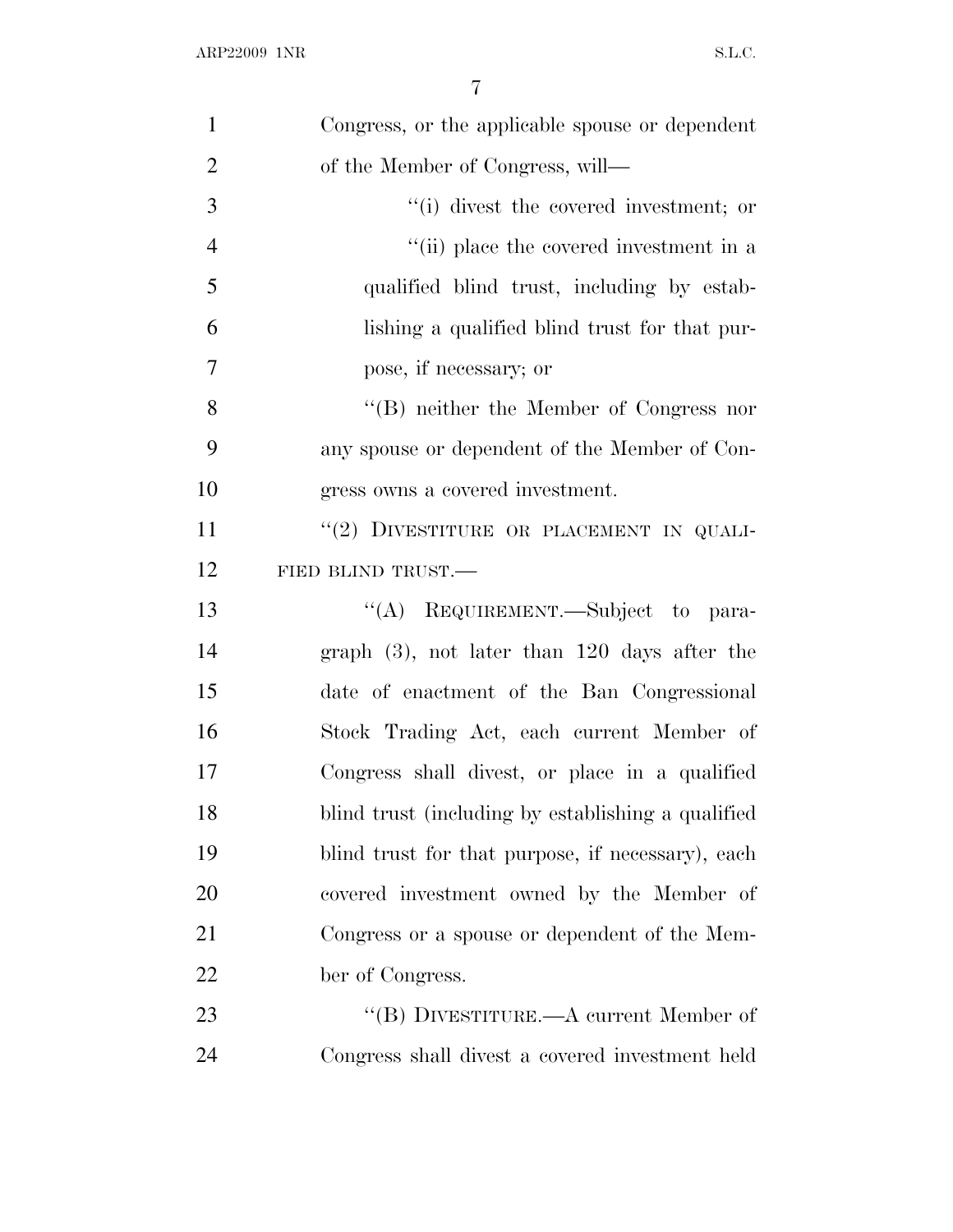| $\mathbf{1}$   | by the Member of Congress or a spouse or de-         |
|----------------|------------------------------------------------------|
| $\overline{2}$ | pendent of the Member of Congress if—                |
| 3              | "(i) the Member of Congress, or the                  |
| $\overline{4}$ | applicable spouse or dependent of the                |
| 5              | Member of Congress, is unable to place the           |
| 6              | covered investment in a qualified blind              |
| 7              | trust by the date described in subpara-              |
| 8              | graph (A); and                                       |
| 9              | "(ii) the Member of Congress fails to                |
| 10             | obtain an extension pursuant to paragraph            |
| 11             | (3).                                                 |
| 12             | "(3) EXTENSIONS.—If a current Member of              |
| 13             | Congress, or a spouse or dependent of the Member     |
| 14             | of Congress, is unable to place a covered investment |
| 15             | in a qualified blind trust by the date described in  |
| 16             | paragraph $(2)(A)$ , the Member of Congress may re-  |
| 17             | quest, and the supervising ethics office may grant,  |
| 18             | 1 or more reasonable extensions, subject to the con- |
| 19             | ditions that—                                        |
| 20             | "(A) the total period of time covered by all         |
| 21             | extensions granted to the Member of Congress         |
| 22             | for the covered investment shall not exceed 180      |
| 23             | days; and                                            |
| 24             | $\lq\lq$ (B) the period covered by a single exten-   |
| 25             | sion shall be not longer than 45 days.               |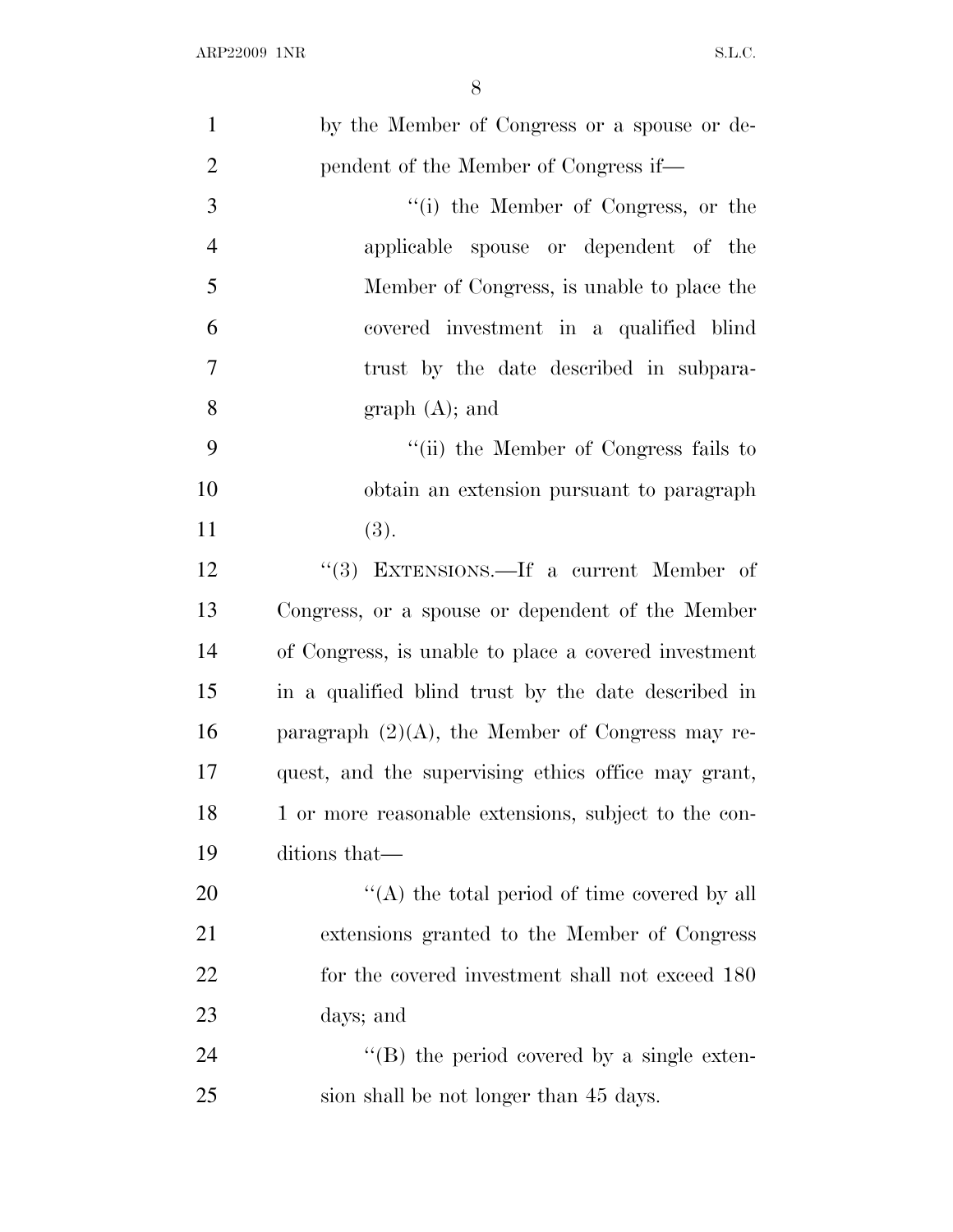| $\mathbf{1}$   | "(b) NEW MEMBERS OF CONGRESS.—                        |
|----------------|-------------------------------------------------------|
| $\overline{2}$ | "(1) CERTIFICATION.—Not later than 30 days            |
| 3              | after the date on which an individual becomes a new   |
| $\overline{4}$ | Member of Congress, the new Member of Congress        |
| 5              | shall submit to the applicable supervising ethics of- |
| 6              | fice a certification that, as applicable—             |
| $\overline{7}$ | $\lq\lq$ for each covered investment owned by         |
| 8              | the Member of Congress or a spouse or depend-         |
| 9              | ent of the Member of Congress, the Member of          |
| 10             | Congress, or the applicable spouse or dependent       |
| 11             | of the Member of Congress, will—                      |
| 12             | "(i) divest the covered investment; or                |
| 13             | "(ii) place the covered investment in a               |
| 14             | qualified blind trust, including by estab-            |
| 15             | lishing a qualified blind trust for that pur-         |
| 16             | pose, if necessary; or                                |
| 17             | $\lq\lq (B)$ neither the Member of Congress nor       |
| 18             | a spouse or dependent of the Member of Con-           |
| 19             | gress owns a covered investment.                      |
| 20             | "(2) DIVESTITURE OR PLACEMENT IN QUALI-               |
| 21             | FIED BLIND TRUST.                                     |
| 22             | "(A) REQUIREMENT.—Subject to para-                    |
| 23             | graph $(3)$ , not later than 120 days after the       |
| 24             | date on which an individual becomes a new             |
| 25             | Member of Congress, the individual shall divest,      |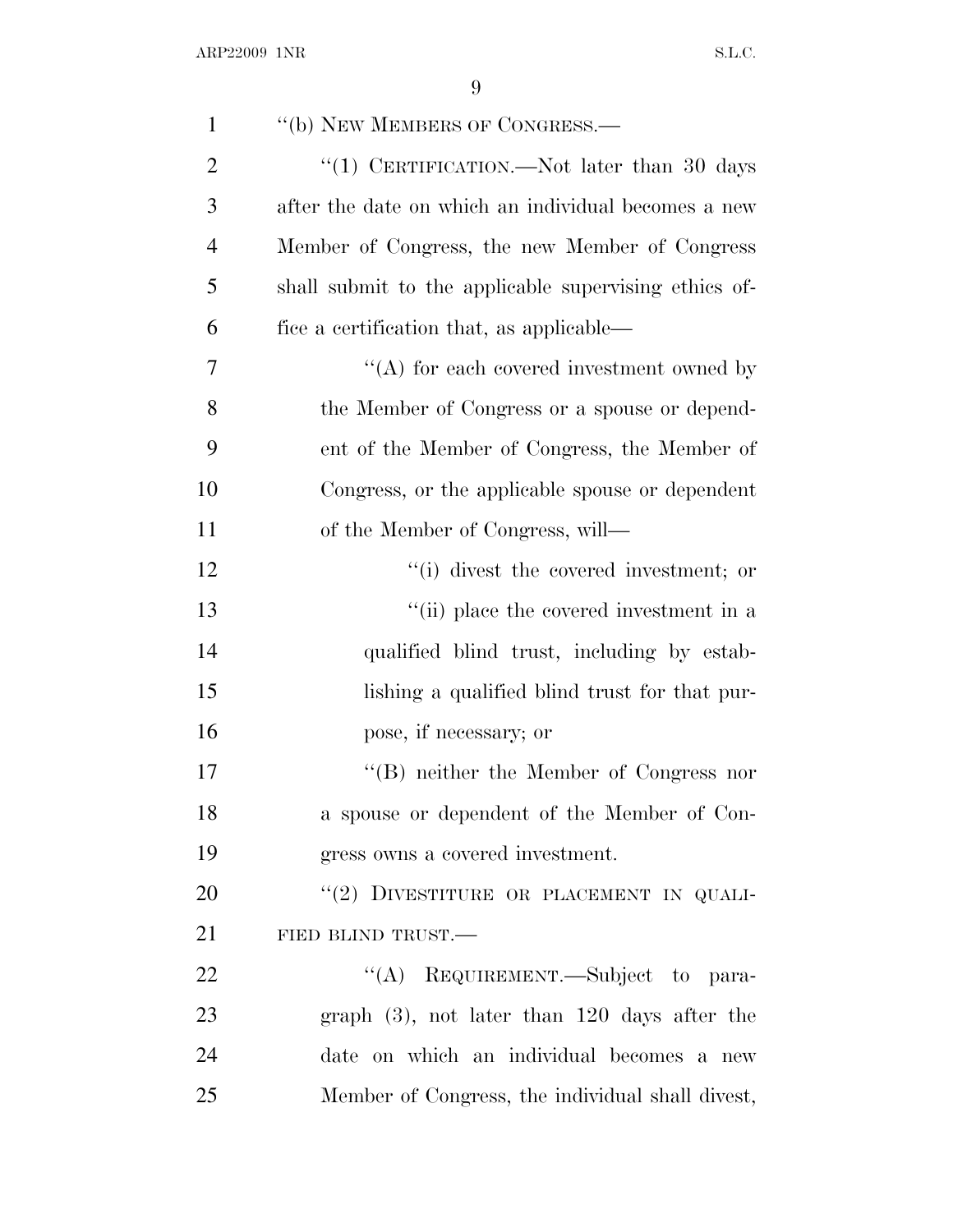| $\mathbf{1}$   | or place in a qualified blind trust (including by      |
|----------------|--------------------------------------------------------|
| $\overline{2}$ | establishing a qualified blind trust for that pur-     |
| 3              | pose, if necessary), each covered investment           |
| $\overline{4}$ | owned by the Member of Congress or a spouse            |
| 5              | or dependent of the Member of Congress.                |
| 6              | "(B) DIVESTITURE.— $A$ new Member of                   |
| 7              | Congress shall divest a covered investment held        |
| 8              | by the Member of Congress or a spouse or de-           |
| 9              | pendent of the Member of Congress if—                  |
| 10             | "(i) the Member of Congress, or the                    |
| 11             | applicable spouse or dependent of the                  |
| 12             | Member of Congress, is unable to place the             |
| 13             | covered investment in a qualified blind                |
| 14             | trust by the date described in subpara-                |
| 15             | graph (A); and                                         |
| 16             | "(ii) the Member of Congress fails to                  |
| 17             | obtain an extension pursuant to paragraph              |
| 18             | (3).                                                   |
| 19             | "(3) EXTENSIONS.—If a new Member of Con-               |
| 20             | gress, or a spouse or dependent of the Member of       |
| 21             | Congress, is unable to place a covered investment in   |
| <u>22</u>      | a qualified blind trust by the date described in para- |
| 23             | graph $(2)(A)$ , the Member of Congress may request,   |
| 24             | and the supervising ethics office may grant, 1 or      |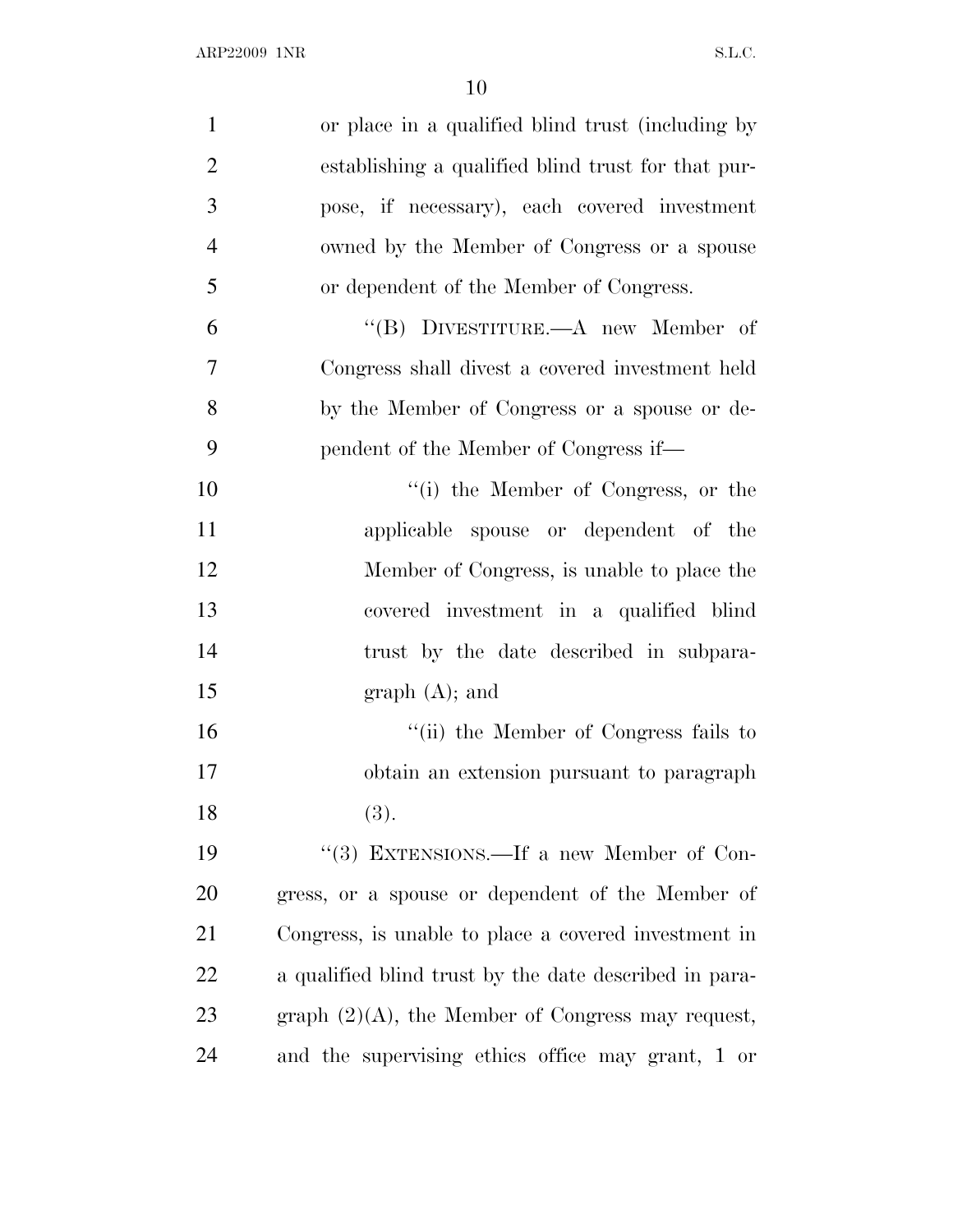| $\mathbf{1}$   | more reasonable extensions, subject to the conditions     |
|----------------|-----------------------------------------------------------|
| $\overline{2}$ | that—                                                     |
| 3              | "(A) the total period of time covered by all              |
| $\overline{4}$ | extensions granted to the Member of Congress              |
| 5              | for the covered investment shall not exceed 180           |
| 6              | days; and                                                 |
| 7              | $\lq\lq (B)$ the period covered by a single exten-        |
| 8              | sion shall be not longer than 45 days.                    |
| 9              | "(c) ACQUISITIONS DURING SERVICE.-                        |
| 10             | "(1) IN GENERAL.—Subject to paragraph $(2)$ ,             |
| 11             | and any applicable rules issued pursuant to sub-          |
| 12             | section $(h)(3)$ , effective beginning on the date of en- |
| 13             | actment of the Ban Congressional Stock Trading            |
| 14             | Act, a Member of Congress, and a spouse or depend-        |
| 15             | ent of the Member of Congress, may not acquire a          |
| 16             | covered investment.                                       |
| 17             | $``(2)$ INHERITANCES.—                                    |
| 18             | "(A) IN GENERAL.—Subject to subpara-                      |
| 19             | graph (B), a Member of Congress or a spouse               |
| 20             | or dependent of a Member of Congress who in-              |
| 21             | herits a covered investment shall divest or place         |
| 22             | the covered investment in a qualified blind trust         |
| 23             | by not later than 120 days after the date on              |
| 24             | which the covered investment is inherited.                |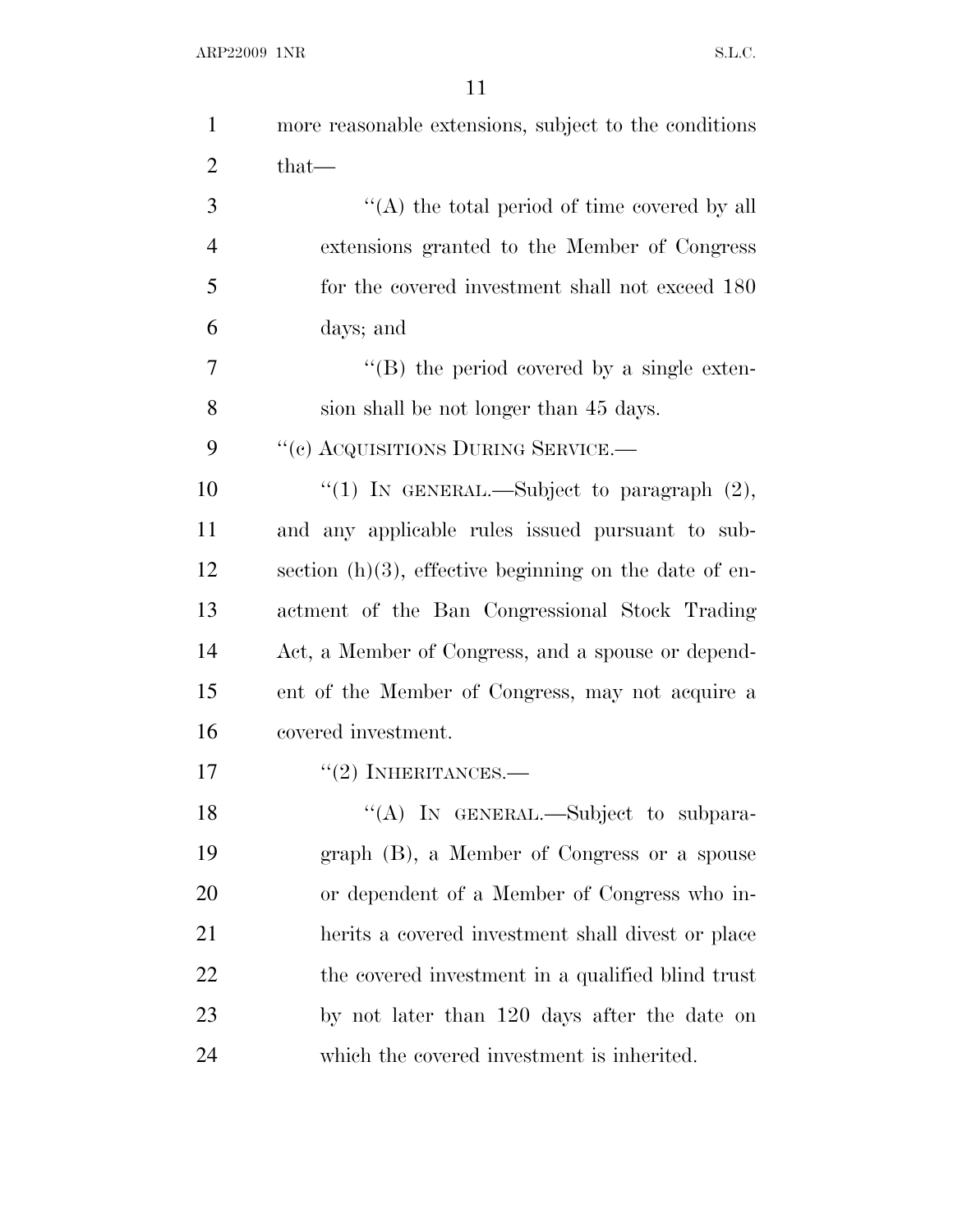| $\mathbf{1}$   | "(B) EXTENSIONS.—If a Member of Con-                        |
|----------------|-------------------------------------------------------------|
| $\overline{2}$ | gress, or a spouse or dependent of the Member               |
| 3              | of Congress, is unable to place a covered invest-           |
| $\overline{4}$ | ment in a qualified blind trust by the date de-             |
| 5              | scribed in subparagraph (A), the Member of                  |
| 6              | Congress may request, and the supervising eth-              |
| 7              | ics office may grant, 1 or more reasonable ex-              |
| 8              | tensions, subject to the conditions that—                   |
| 9              | "(i) the total period of time covered                       |
| 10             | by all extensions granted to the Member of                  |
| 11             | Congress for the covered investment shall                   |
| 12             | not exceed 180 days; and                                    |
| 13             | "(ii) the period covered by a single ex-                    |
| 14             | tension shall be not longer than 45 days.                   |
| 15             | "(d) MINGLING OF ASSETS.—A spouse or dependent              |
| 16             | of a Member of Congress may place a covered investment      |
| 17             | in a qualified blind trust established by the Member of     |
| 18             | Congress under subsection (a)(1)(A)(ii) or (b)(1)(A)(ii).   |
| 19             | "(e) SEPARATION FROM SERVICE AND COOLING-OFF                |
| 20             | PERIOD REQUIRED FOR CONTROL.—During the period              |
| 21             | beginning on the date on which an individual becomes a      |
| 22             | Member of Congress and ending on the date that is 180       |
| 23             | days after the date on which the individual ceases to serve |
| 24             | as a Member of Congress, the Member of Congress, and        |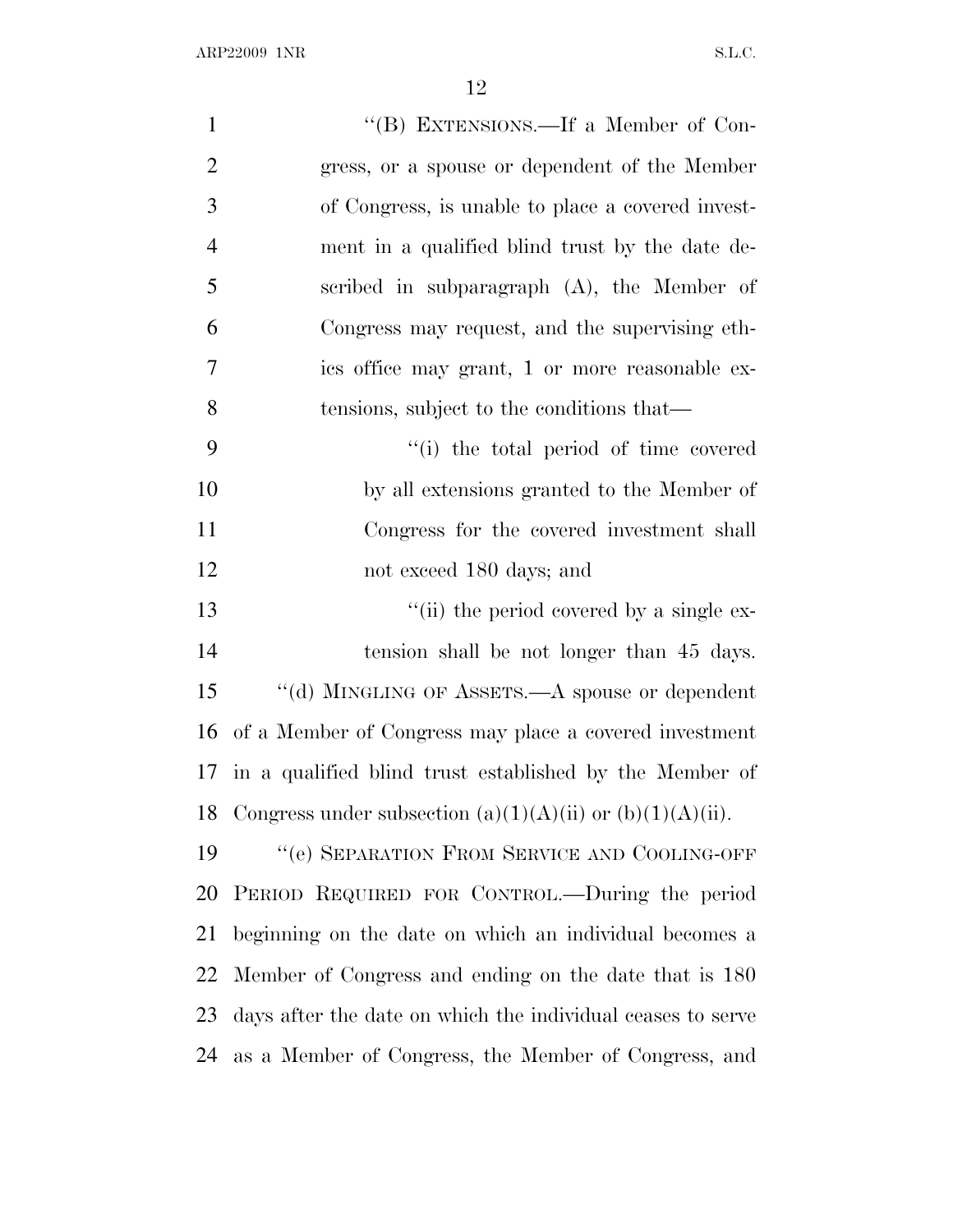| 1              | any spouse or dependent of the Member of Congress, may |
|----------------|--------------------------------------------------------|
| $\overline{2}$ | $not$ —                                                |
| 3              | $\lq(1)$ dissolve any qualified blind trust in which   |
| $\overline{4}$ | a covered investment has been placed pursuant to       |
| 5              | subsection (a), (b), (c)(2), or (d); or                |
| 6              | $\lq(2)$ except as provided in this section, other-    |
| 7              | wise control a covered investment.                     |
| 8              | "(f) REPORTING REQUIREMENTS.—                          |
| 9              | "(1) SUPERVISING ETHICS OFFICES.—Each su-              |
| 10             | pervising ethics office shall make available on the    |
| 11             | public website of the supervising ethics office—       |
| 12             | "(A) a copy of-                                        |
| 13             | "(i) each certification submitted to                   |
| 14             | the supervising ethics office under sub-               |
| 15             | section (a)(1) or (b)(1);                              |
| 16             | "(ii) each qualified blind trust agree-                |
| 17             | ment of each Member of Congress;                       |
| 18             | "(iii) each notice and other docu-                     |
| 19             | mentation submitted to the supervising                 |
| 20             | ethics office under paragraph $(2)$ or $(3)$ ;         |
| 21             | and                                                    |
| 22             | "(iv) each notice, rule, and other doc-                |
| 23             | umentation issued or received by the su-               |
| 24             | pervising ethics office under subsection (g);          |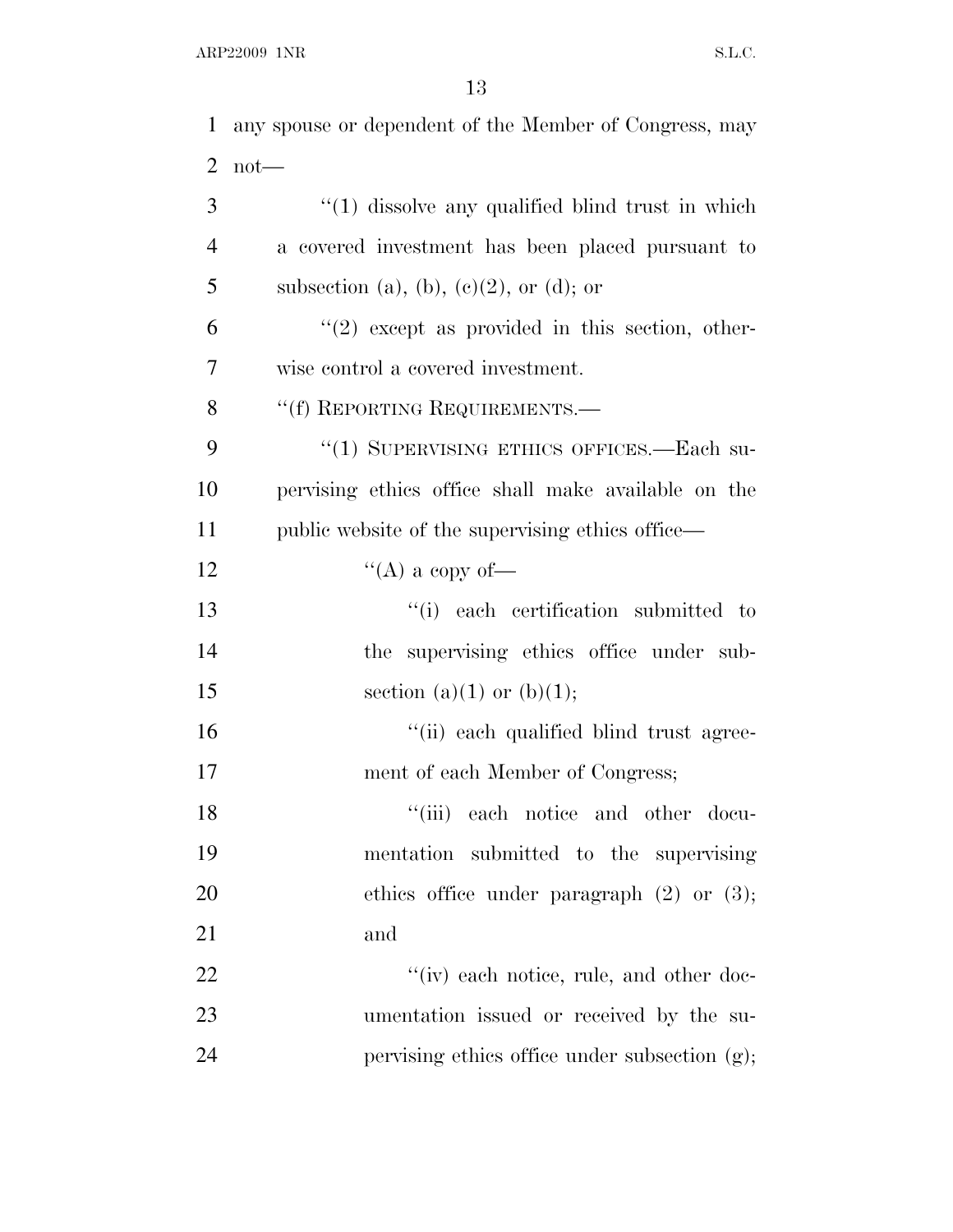| $\mathbf{1}$   | "(B) a schedule of all assets placed in a              |
|----------------|--------------------------------------------------------|
| $\overline{2}$ | qualified blind trust by each Member of Con-           |
| 3              | gress and interested party; and                        |
| $\overline{4}$ | "(C) a description of each extension grant-            |
| 5              | ed, and each civil penalty imposed, pursuant to        |
| 6              | this section.                                          |
| 7              | "(2) TRUSTEES.—Each trustee of a qualified             |
| 8              | blind trust established by a Member of Congress        |
| 9              | shall submit to the Member of Congress and the ap-     |
| 10             | plicable supervising ethics office a written notice in |
| 11             | any case in which the trustee—                         |
| 12             | $\lq\lq$ learns that—                                  |
| 13             | "(i) an interested party has obtained                  |
| 14             | knowledge of any trust property other than             |
| 15             | the initial property of the qualified blind            |
| 16             | trust; or                                              |
| 17             | "(ii) the value of the initial property                |
| 18             | of the qualified blind trust is less than              |
| 19             | $$1,000;$ or                                           |
| 20             | $\lq\lq(B)$ divests any initial property of the        |
| 21             | qualified blind trust.                                 |
| 22             | "(3) MEMBERS OF CONGRESS.—Each Member                  |
| 23             | of Congress who is a beneficiary of a qualified blind  |
| 24             | trust shall submit to the applicable supervising eth-  |
| 25             | ics office-                                            |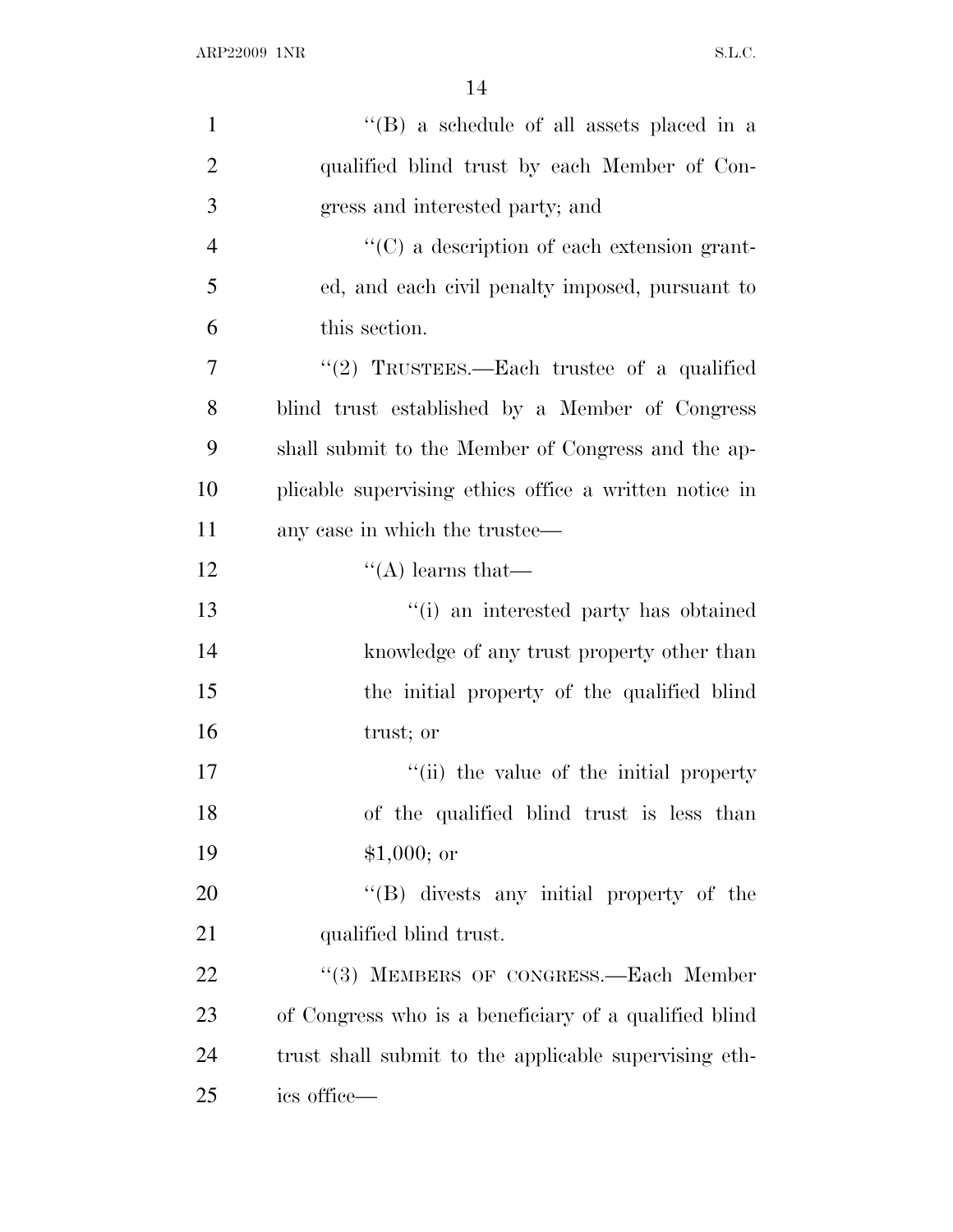| $\mathbf{1}$   | "(A) a copy of the executed qualified blind             |
|----------------|---------------------------------------------------------|
| $\overline{2}$ | trust agreement by not later than 30 days after         |
| 3              | the date of execution;                                  |
| $\overline{4}$ | $\lq\lq$ (B) a list of each asset and each financial    |
| 5              | interest transferred to the qualified blind trust       |
| 6              | by an interested party by not later than 30             |
| 7              | days after the date of the transfer;                    |
| 8              | "(C) a copy of each notice submitted to the             |
| 9              | Member of Congress under paragraph (2) by               |
| 10             | not later than 30 days after the date of receipt;       |
| 11             | $\lq\lq$ (D) a written notice that an interested        |
| 12             | party has obtained knowledge of any holding of          |
| 13             | the qualified blind trust by not later than the         |
| 14             | date that is 30 days after the date on which the        |
| 15             | Member of Congress discovered that the knowl-           |
| 16             | edge had been obtained; and                             |
| 17             | $\lq\lq(E)$ a written notice of dissolution of the      |
| 18             | qualified blind trust by not later than 30 days         |
| 19             | after the date of dissolution.                          |
| 20             | $``(g)$ ENFORCEMENT.—                                   |
| 21             | "(1) IN GENERAL.—The applicable supervising             |
| 22             | ethics office shall provide a written notice (including |
| 23             | notice of the potential for civil penalties under para- |
| 24             | graph $(2)$ ) to any Member of Congress who fails—      |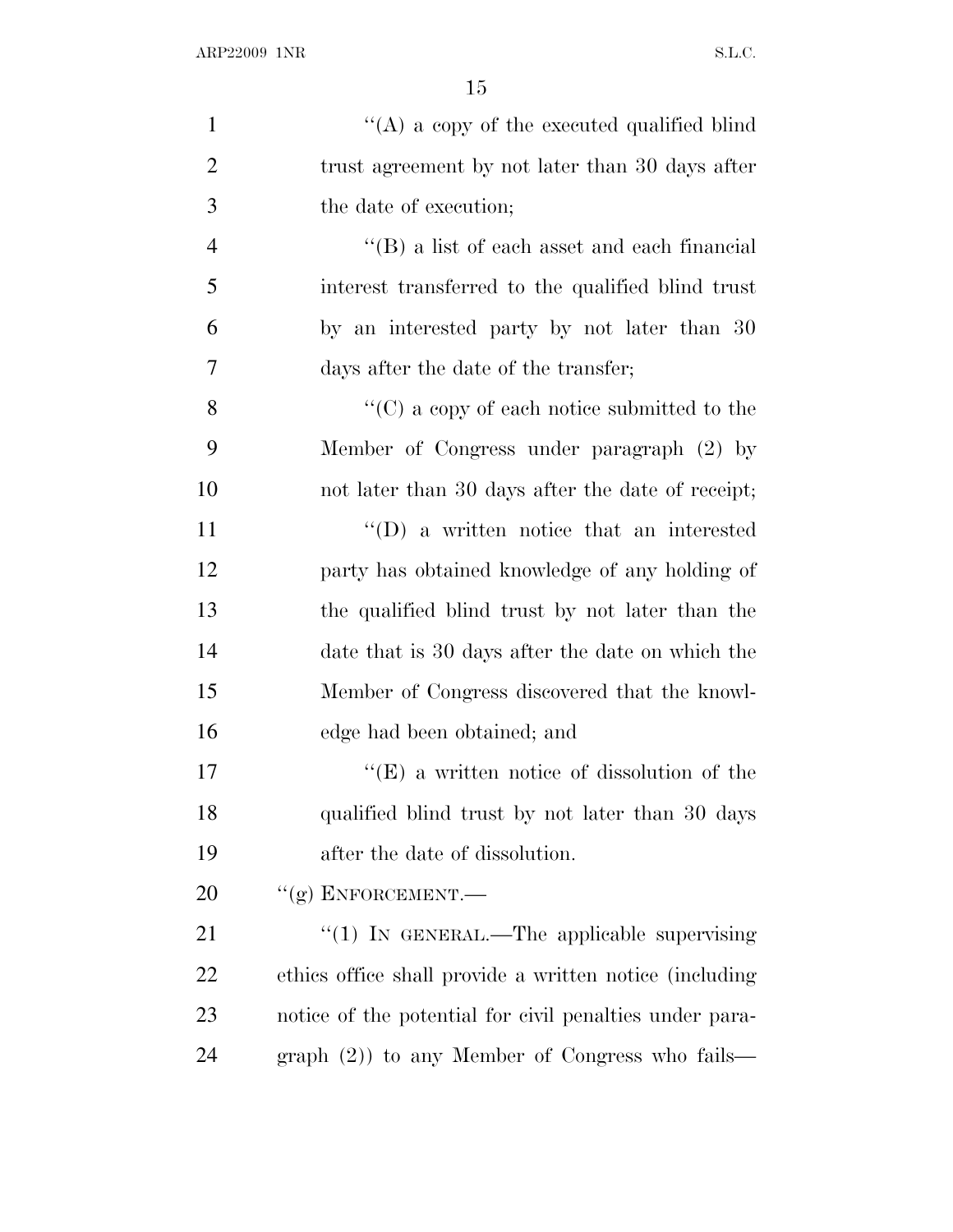| $\mathbf{1}$   | $\lq\lq$ to submit a certification under sub-        |
|----------------|------------------------------------------------------|
| $\overline{2}$ | section $(a)(1)$ or $(b)(1)$ by the date on which    |
| 3              | the certification is required to be submitted; or    |
| $\overline{4}$ | $\lq\lq (B)$ to place 1 or more covered invest-      |
| 5              | ments owned by the Member of Congress or a           |
| 6              | spouse or dependent of the Member of Congress        |
| 7              | in a qualified blind trust in accordance with        |
| 8              | subsection (a)(2), (b)(2), (c)(2)(C)(i)(II), or      |
| 9              | $(c)(2)(A)$ by the applicable deadline, subject to   |
| 10             | any extension under subsection $(a)(3)$ , $(b)(3)$ , |
| 11             | or $(c)(2)(B)$ .                                     |
| 12             | $``(2)$ CIVIL PENALTIES.—                            |
| 13             | "(A) IN GENERAL.— $A$ supervising ethics             |
| 14             | office shall impose a civil penalty, in the          |
| 15             | amount described in subparagraph (B), on a           |
| 16             | Member of Congress to whom a notice is pro-          |
| 17             | vided under subparagraph $(A)$ or $(B)$ of para-     |
| 18             | $graph(1)$ —                                         |
| 19             | $\lq\lq$ (i) on the date that is 30 days after       |
| 20             | the date of provision of the notice; and             |
| 21             | "(ii) not less frequently than once                  |
| 22             | every 30 days thereafter.                            |
| 23             | "(B) AMOUNT.—The amount of each civil                |
| 24             | penalty imposed on a Member of Congress pur-         |
| 25             | suant to subparagraph $(A)$ shall be equal to the    |